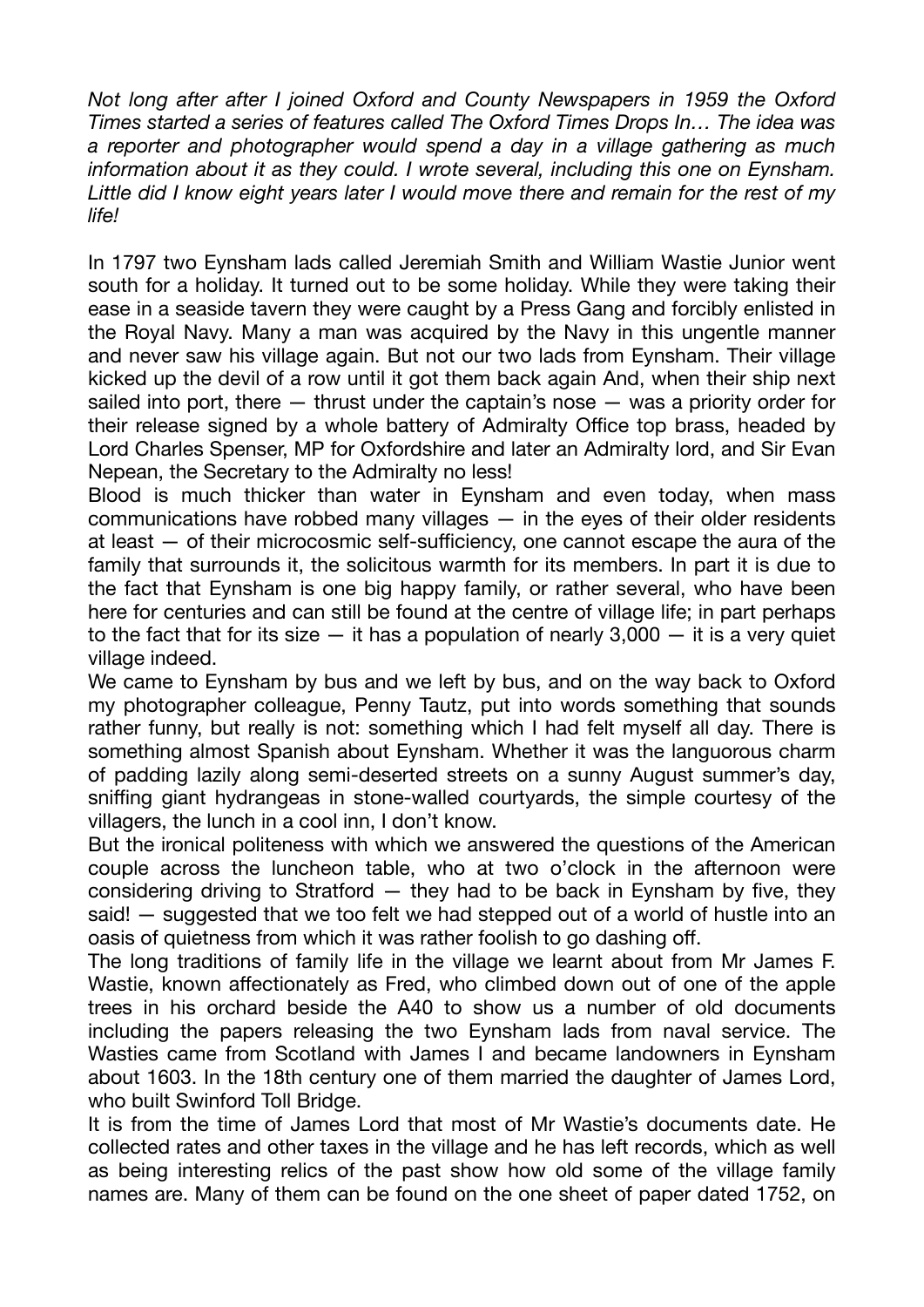which James Lord recorded the rates he collected from each member of the village: they totalled £215 9s 5½d. Others are written in a notebook of the same year, when Mr Lord records on the flyleaf 'a constable's tax of twopence in the pound was granted to James Lord and Robert Wickson'.

Mr Wastie has numerous other papers besides, including the details of the building of the toll bridge and causeway, which cost £1,084 18s 4d. Subsequently, another document records, a mason and a labourer were paid 1s 6d a day for the repair of its road. He also has a receipt belonging to Mrs Lord, which records that on 9 June 1784 the sum of £1 8s 5d for Land Tax and 4s 2d for Window Tax due for the year 1782 was received 'by us collectors, Charles Smith and Robert Wilsdon', the latter of whom, being unable to write, has duly appended his cross to the bottom.

Fred Wastie himself, like his father before him, raises new varieties of fruit and has over 40 different varieties at Wisley and in the National Fruit Trials at Faversham in Kent. To several of them he has given names connected with his family and the village. For instance, among his apples are Eynsham Abbey, High Sheri Wastie, named after Francis Wastie, who fulfilled that office for Oxford in 1770 and sometime lived at Cowley House, and Colonel Wastie, who commanded the Oxfordshire contingent during the Napoleonic Wars.

Eynsham Abbey, of course, is named after the famous Benedictine settlement which Aethelmar, Earl of Cornwall, founded in the village in 1005 during a lull in Sweyn the Viking's attacks. Miss Moira Philcox, the village historian, who unfortunately — was away on holiday when we called, has written in an attractive little booklet produced for visitors to the church: 'This Benedictine Abbey dedicated to "God, St. Mary and all His saints, and to St. Benedict" was the one religious house in Oxfordshire which had continuous existence from the eleventh century to the Dissolution.'

Almost nothing remains, but if one looks hard enough one can see one or two other things. We found one when we visited Eynsham's one remaining blacksmith, Mr Jack Burden, in Newland Street, where there are still vestiges in his back garden of Abbot Adam's early experiment in town planning, that is one of the plots he conscientiously laid out. Also in his back garden is a truly gigantic hydrangea planted by his wife 35 years ago when it was 'mere slip' and now surely one of the largest of its kind in Oxfordshire.

The Burdens have been in Eynsham at least 200 years. One of them put the weathercock on the church tower in 1750. In Jack's backyard a large iron wagon tyre, which has become the surround to a flower bed, is a constant reminder to him of how much the world has changed in his own lifetime. In his workshop an old-fashioned drill among an array of arc-lamps and welding equipment and a mass of modern agricultural machinery, tell the same story. 'In the old days on April the First I used to get a constant stream of people in to borrow treacle benders and straight hooks,' he told us. 'I don't get them any more. I suppose it's because the blacksmith is no longer the village doctor for all its mechanical ailments.'

Another trace of the monks, which so faithful and factual a recorder as Miss Philcox might well fight shy of mentioning in any sober chronicle of Eynsham, is the ghost of one of them, which haunts one of the old village houses. We were told about it by Mr Bevan Matthew Pimm, the village postmaster. 'Don't mind the name,' he joked. 'When my grandson heard his parents talking about Nye [*Bevan*]'s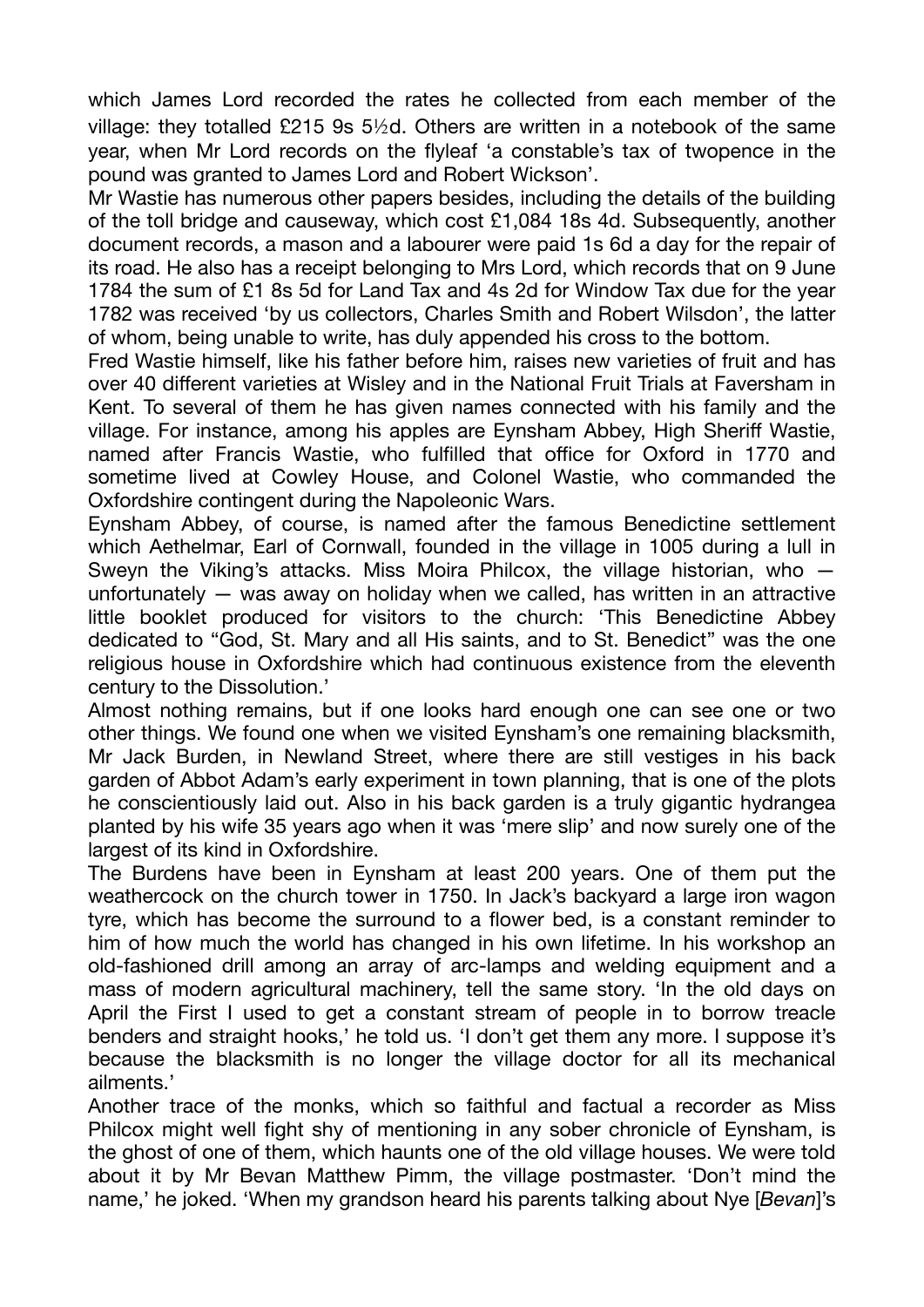death recently, he said: "That's not grandpa dead is it?"' Mr Pimm saw the ghost himself 50 years ago and several people have seen it since, including the present owner of the house. 'He's just an ordinary monk in a habit of the Cistercian Order. He doesn't get up to any pranks or anything like that.'

Pimm is Eynsham's family name *par excellence*. Old Mrs Pimm, as she is known, celebrates her 96th birthday shortly and she boasts a family tree which, with 150 descendants, stretches almost as far in front as her as it does behind her. Well, maybe that is a bit of an exaggeration. Her maiden family can trace their ancestry back to the Norman Conquest and the Pimms date from the 16th century at least. Their name still crops up all over the village.

'Eynsham was originally called Aegenshame,' Bevan Pimm told us, 'or the home of Aegen, an old Saxon chief. I should imagine it has always been a very selfcontained place. I have been here since 1937 at the Post Office.' He often has a laugh about the queer antics his customers get up to. 'One day a fellow came in and asked to take the whole £15 out of his Post Office book. Well, it was arranged and I counted the notes out to him. "All right," he said, "you can put it back now. I only wanted to see it was still there."'

His brother, George, is Eynsham's sole surviving wheelwright, though only in name, because he doesn't make wheels any longer, but has a large builders' contracting business a short distance from the church. His son has just, through pressure of work, severed the family's long connection with Eynsham Fire Brigade, of which a Pimm has been a member since its establishment after the Great Fire of London in 1661. George Pimm himself was captain for 40 years and his family played a large part in the purchase of a horse-drawn fire engine in 1814, which now stands in the church.

Bevan told us about the Fire of Eynsham in the 1850s, when a steam thresher was introduced at Abbey Farm and 'what with all the thatch there was then pretty well burnt Eynsham down'. Later Mr Bernard Green, the church warden, told us about another. 'It was at Queen Victoria's [*Golden*] Jubilee in 1887. They had built a big bonfire, but they decided not to finish the day with a fire as they had started it with one!'

George followed his father as a maker of coach and wagon wheels, working from 6am to 6pm every day and reckoning to turn out a set of wheels for an Oxfordshire farm wagon in three weeks. 'I sharpened my first saw in 1901 when I was sixyears-old,' he said. When he was not making wagon wheels he worked in the sawpits. 'One man stood above the log and one in the pit under the log and it was hard work wherever you were, believe me.'

Saw pits now are a thing of the past. So too are the days when a man could be hung for stealing a sheep. But George's father could remember them well and one of the stories he was fondest of telling his son, and George is fondest of telling now, concerns a stolen sheep. It was a very dead mutton indeed when the police got wind of it and its stealer, not wishing to end the same way, begged the two village undertakers for a fee to bury it in a coffin.

The solemn farce was played out, the sheep duly buried, and the funeral cortege went home to rest in peace, as they thought. Alas for them, somebody informed the zealous constable. With less solemnity the grave was disburdened of its woolly corpse by our panic-stricken funeral directors, hastily deposited under one of the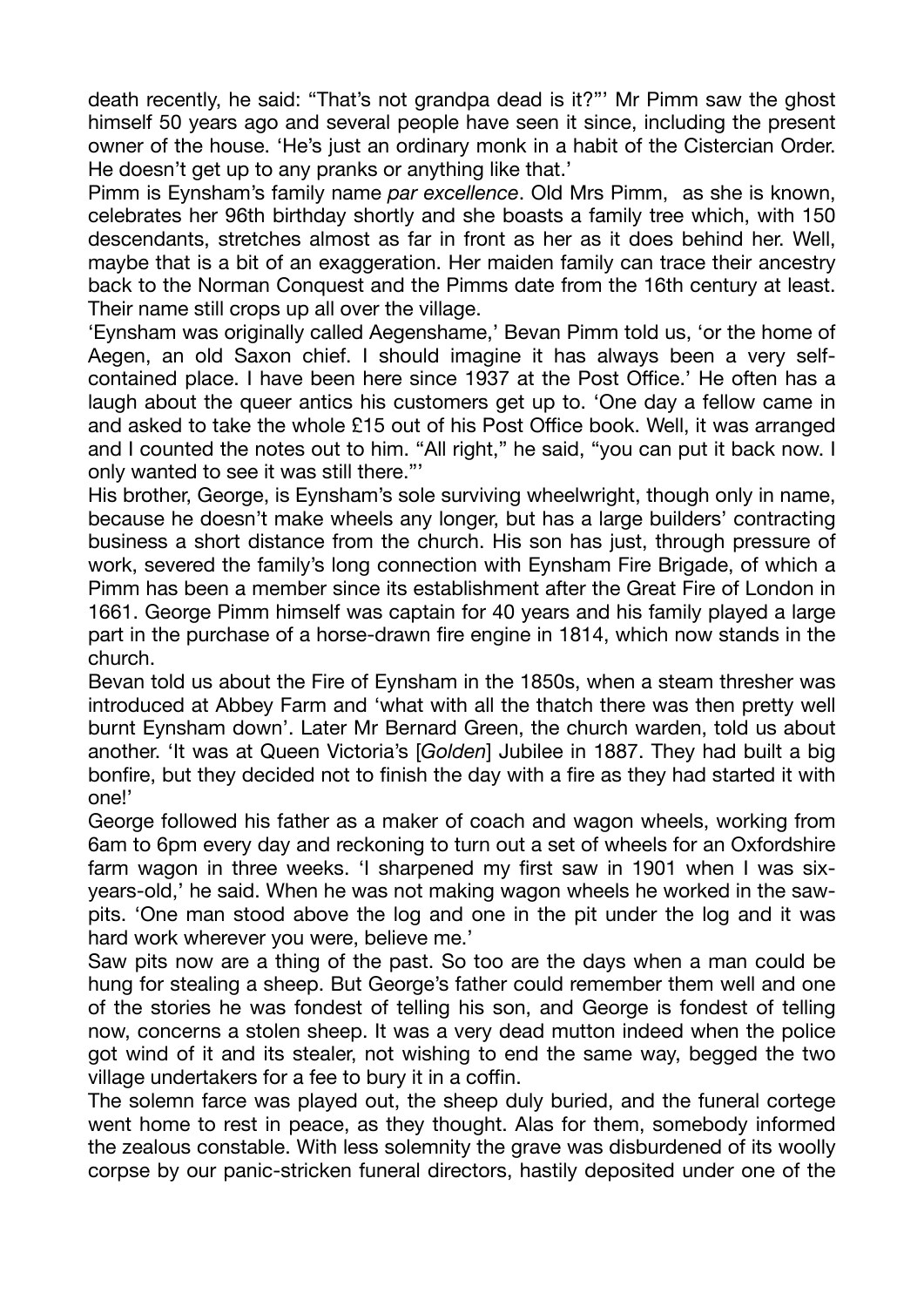meadows where it had once grazed, and the police were left to speculate with suspicion but no proof the spectacle of an empty coffin.

Today there is more concern with what grows on top of the churchyard than what lies under it. When we called on the Vicar of Eynsham, the Revd J.W.G. Westwood, he was jubilant, as he put it in his Welsh way, because the menfolk of Eynsham had made such a good job of tidying up 'my untidy churchyard'. He was also jubilant because in less than six weeks £204 had come in towards the repair of the church bells.

He launched the appeal in July for £240, when he wrote: 'I hope no-one will think this is an exorbitant sum. Very little has been spent on our bells since 1895.' His hopes, it seems, have proved justified and, having told us a little of the history of his charming Queen Anne vicarage in Mill Street and the close connections of his church with Wycliffe Hall in Oxford, some of whose students will be conducting the services for him while he is on holiday, he passed us on to his senior church warden, Mr Bernard George Green, who he said would tell us a great deal more than he could about Eynsham.

He could indeed. Mr Green is 85 and has a wonderful memory, which spans all those years effortlessly right from the time he was three-years-old. As a boy he went for a brief spell to Bartholomew School, named after John Bartholomew, a native of Eynsham, who made his fortune in London and left £350 for educating ten poor boys of the parish. The building, which incidentally never belonged to this benefactor, but was built by the Parish as the Free School of Eynsham, still stands in the market square and is now the branch library and Parish Council chamber. John Bartholomew's name is further commemorated in the handsome new secondary school, in praise of the staff of which and its headmaster, Mr Edwin.C. Stevenson, we heard a great deal.

After leaving school — he also attended the National School — Bernard Green was apprenticed to his father as a carpenter. In those days, he remembers, they still held Eynsham Races 'down the Commons, you know along the road towards Oxford', and he was fortunate enough to witness the last two occasions. 'The last race but one they started fighting down in the meadows. Off came the policeman's helmet. Then he drew his truncheon. That went over the hedge quick. But there was no more trouble the next year, though everybody thought there would be, and after that the Races stopped,' he sighed regretfully.

'In those days we had the old paper mills, Mr Sheldon's flour mills, three malt houses and two brewers in the village. Of course, they're all gone now.' So too in the next few months will be the firm of John Bruce (Engineers) Ltd. which is in the process of moving to Bicester. Now most people earn their living outside the village. Mr Green himself left Eynsham to finish off his apprenticeship, but with one big difference. 'I used to walk into Oxford on a Monday morning and walk back again on a Saturday afternoon. I did that until I was 21, then I broke my leg and stopped at home.'

Yes, life was different. There was Bobbie Barton's shop, where you spent a penny on a farthing pipe, a farthing box of matches and a ha'porth of tobacco. There was the Club Dinner — 'really the only social occasion we young people had. We all had to go to church that day and if you couldn't go  $-$  or didn't  $-$  you were fined a shilling.' There was the fair in the market square in September. There were the village Morris dancers at Christmas and other times, and one cruel winter — 'the